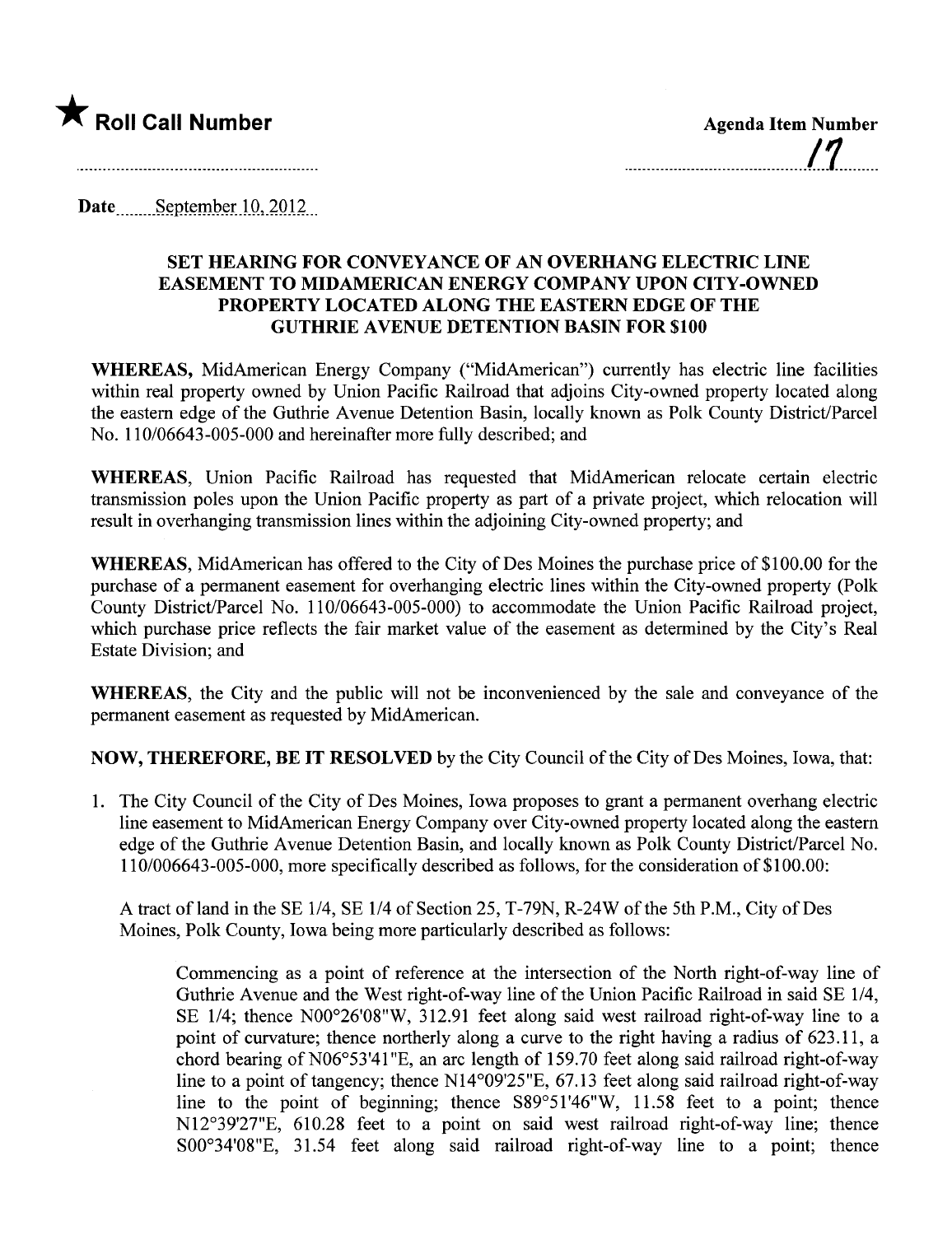

Date September  $10, 2012$ 

S06°25'43"W, 103.11 feet along said railroad right-of-way line to a point; thence S11°38'46"W, 102.90 feet along said railroad right-of-way line to a point; thence SI4°02'00"W, 371.75 feet along said railroad right-of-way line to the point of beginning. Said easement contains 0.213 acres, more or less.

- 2. A public hearing wil be held on September 24, 2012, at 5:00 p.m. in the City Council Chamber, City Hall, 400 Robert D. Ray Drive, Des Moines, Iowa. At that time the City Council wil consider the above-described proposals and any other(s) submitted prior to or during the public hearing.
- 3. The City Clerk is hereby authorized and directed to publish notice of the proposal and hearing in the form hereto attached, all in accordance with Iowa Code Section 362.3.
- 4. The proceeds from the sale of this property shall be deposited into the following account: Property Maintenance Endowment Fund, SP767, ENG980500.

Moved by to adopt.

APPROVED AS TO FORM:

Venna K. Frank, Assistant City Attorney

| <b>COUNCIL ACTION</b> | <b>YEAS</b> | <b>NAYS</b> | <b>PASS</b> | <b>ABSENT</b>   | <b>CERTIFICATE</b>                                                                                              |  |
|-----------------------|-------------|-------------|-------------|-----------------|-----------------------------------------------------------------------------------------------------------------|--|
| <b>COWNIE</b>         |             |             |             |                 |                                                                                                                 |  |
| <b>COLEMAN</b>        |             |             |             |                 | I, DIANE RAUH, City Clerk of said City hereby                                                                   |  |
| <b>GRIESS</b>         |             |             |             |                 | certify that at a meeting of the City Council of<br>said City of Des Moines, held on the above date,            |  |
| <b>HENSLEY</b>        |             |             |             |                 | among other proceedings the above was adopted.                                                                  |  |
| <b>MAHAFFEY</b>       |             |             |             |                 |                                                                                                                 |  |
| <b>MEYER</b>          |             |             |             |                 | IN WITNESS WHEREOF, I have hereunto set my<br>hand and affixed my seal the day and year first<br>above written. |  |
| <b>MOORE</b>          |             |             |             |                 |                                                                                                                 |  |
| <b>TOTAL</b>          |             |             |             |                 |                                                                                                                 |  |
| <b>MOTION CARRIED</b> |             |             |             | <b>APPROVED</b> |                                                                                                                 |  |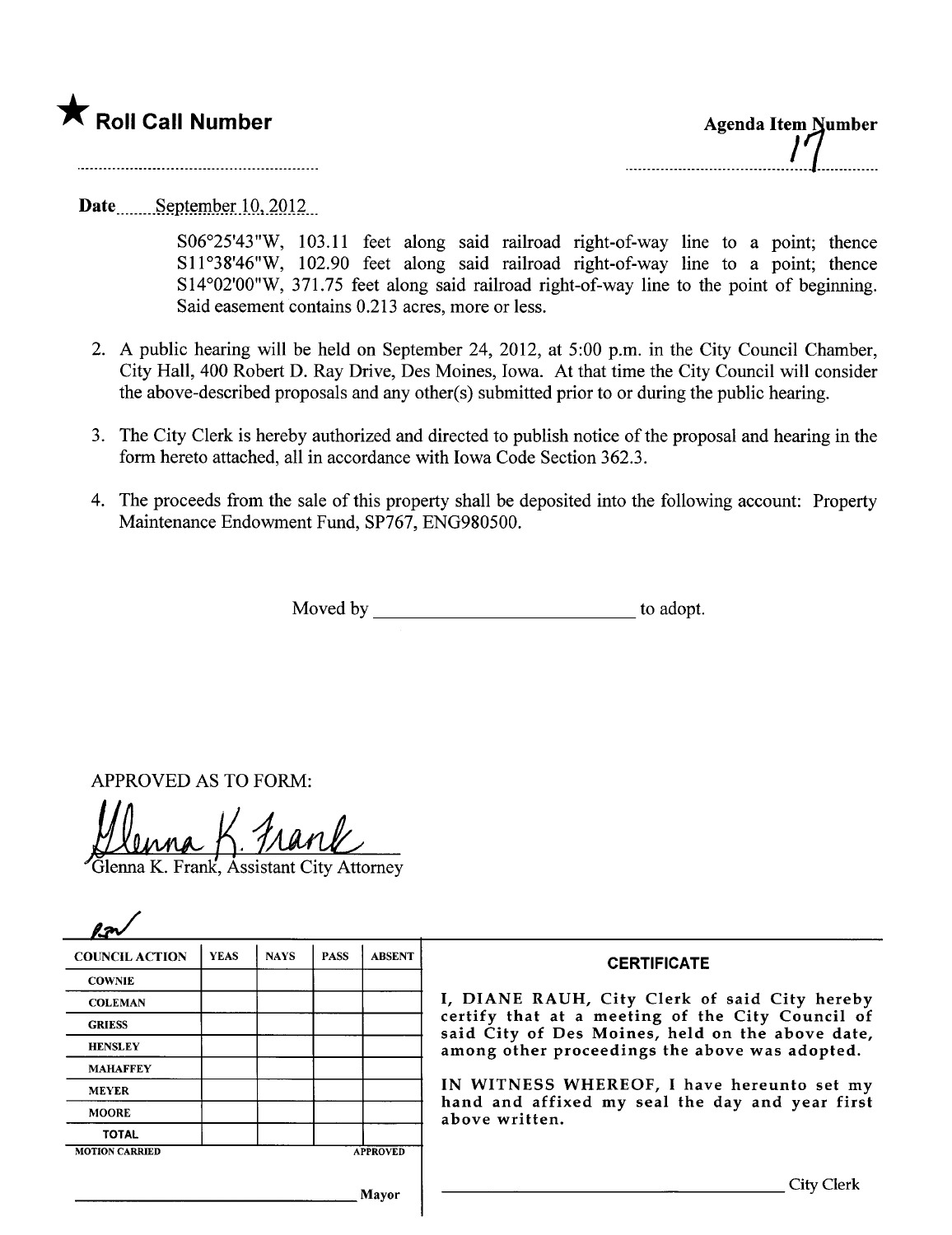## NOTICE OF PROPOSAL TO CONVEY EASEMENT IN CITY-OWNED PROPERTY

NOTICE IS HEREBY GIVEN that the City Council of the City of Des Moines, Iowa, has adopted a resolution setting a hearing relating to a proposal to grant a permanent overhang electric line easement, legally described as follows, across City-owned property located along the eastern edge of the Guthrie Avenue Detention Basin, locally known as Polk County District/Parcel No. 110/06643-005-000, to MidAmerican Energy Company for \$100 for the purose of relocating electrical service improvements due to a Union Pacific Railroad project:

A tract of land in the SE 1/4, SE 1/4 of Section 25, T-79N, R-24W of the 5th P.M., City of Des Moines, Polk County, Iowa being more particularly described as follows:

Commencing as a point of reference at the intersection of the North right-of-way line of Guthrie Avenue and the West right-of-way line of the Union Pacific Railroad in said SE 1/4, SE 1/4; thence N00°26'08"W, 312.91 feet along said west railroad right-of-way line to a point of curvature; thence northerly along a curve to the right having a radius of 623.11, a chord bearing of N06°53'41 "E, an arc length of 159.70 feet along said railroad right-of-way line to a point of tangency; thence NI4°09'25"E, 67.13 feet along said railroad right-of-way line to the point of beginning; thence S89°51 '46"W, 11.58 feet to a point; thence NI2°39'27"E, 610.28 feet to a point on said west railroad right-of-way line; thence S00°34'08"E, 31.54 feet along said railroad rightof-way line to a point; thence S06°25'43"W, 103.11 feet along said railroad right-of-way line to a point; thence S11°38'46"W, 102.90 feet along said railroad right-of-way line to a point; thence SI4°02'00"W, 371.75 feet along said railroad right-of-way line to the point of beginning. Said easement contains 0.213 acres, more or less.

NOTICE IS FURTHER GIVEN, that the City Council wil consider the proposed conveyance of this permanent easement after a public hearing to be held at 5:00 p.m., in the City Council Chambers, 400 Robert D. Ray Drive, Des Moines, Iowa, on September 24,2012. Persons interested in the proposal will be given the opportunity to express their views at that hearing.

PUBLISHED IN THE DES MOINES REGISTER ON **FOR A LICENSE ASSESSED IN THE DES MOINES REGISTER** ON